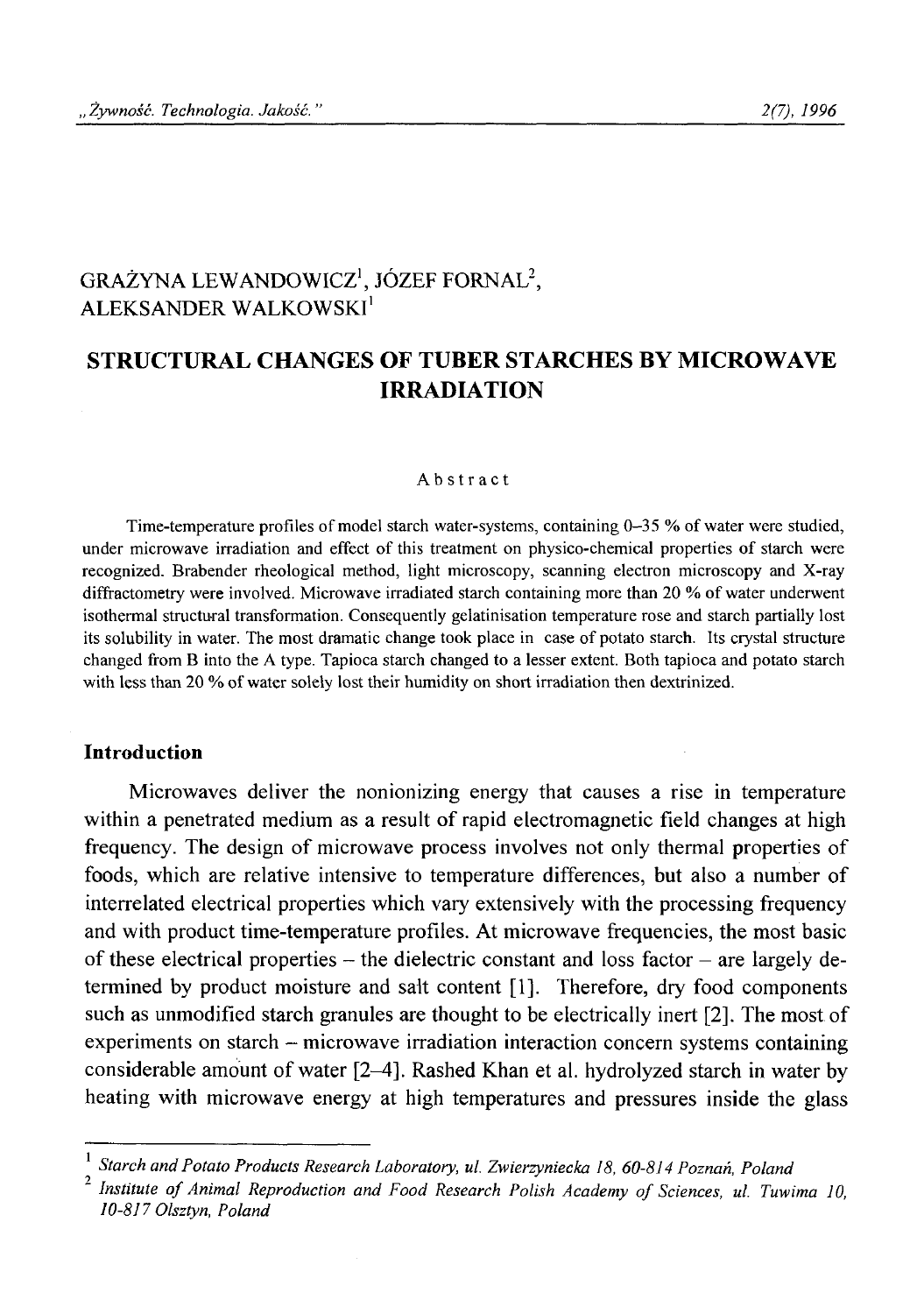tubes. They obtained brown caramel-like starch hydrolysates containing óligosaccharides ranging from  $G_1$  to  $G_8$  [3]. Gordon and Davies examined in detail some physicochemical properties of starch water - systems. They found that the distribution of variously swollen granules and the range in degree of swelling within the samples depend on the heating method. However, there are no structures unique to gels prepared, either by microwave irradiarion, or by convection heating [4]. Dielectric constants of modified and unmodified starches – water systems remained constant during heating, while dielectric loss factors and absorptivities decreased slightly during heating except during starch thermal transition times as measured by DSC [2]. There are also found dielectric properties of wheat starch powder containing 12.1 % of water (dielectric constant of 2.23- and dielectric loss factor of 0.23). Irradiation of air dried maize, potato and cassava starches leads to obtainment of dextrines [5]. The viscosity of its gels dramatically changes (decreases by one to three orders of magnitude), temperature of gelation slightly decreases and the colour becomes progressively yellow and brown. Reaction of starches with formaldehyde as well as with acetylene carried out by microwave irradiation gave products with enhanced viscosity [5].

Chemical modification reactions in solid state usually are carried out in rotating roasters. The design of this processes needs first of all detail knowledge about temperature and humidity of reaction mixture. The application of microwave ovens instead of rotating roasters seems to be attractive, but needs knowledge how microwave processing affects starch. The main purpose of the paper was to determine timetemperature profiles of model starch water-systems under microwave irradiation and the influence of microwave irradiation on physico-chemical properties investigated starches.

### **Materials and Methods**

Commercial potato and tapioka starches were air-dried or humidified to obtain samples with required moisture values. 200 g starch samples were irradiated in 600 ml glass beakers covered (A-method) or not (B-method) with a special foil suitable for microwave ovens. DeLonghi microwave oven (Italy), 800W microwave output power and 2450 MHz microwave frequency were used to perform irradiation process. The power in experiments was set on minimum level (about 10 % output power). The temperature of starch layer was measured periodically with a mercury termometer after removing the beaker from the oven.

A gelatinisation course of starch samples was determined by a Brabender viscograph under the following conditions:

- measuring cartridge 700 cmg
- heating/cooling rate 1,5°C/min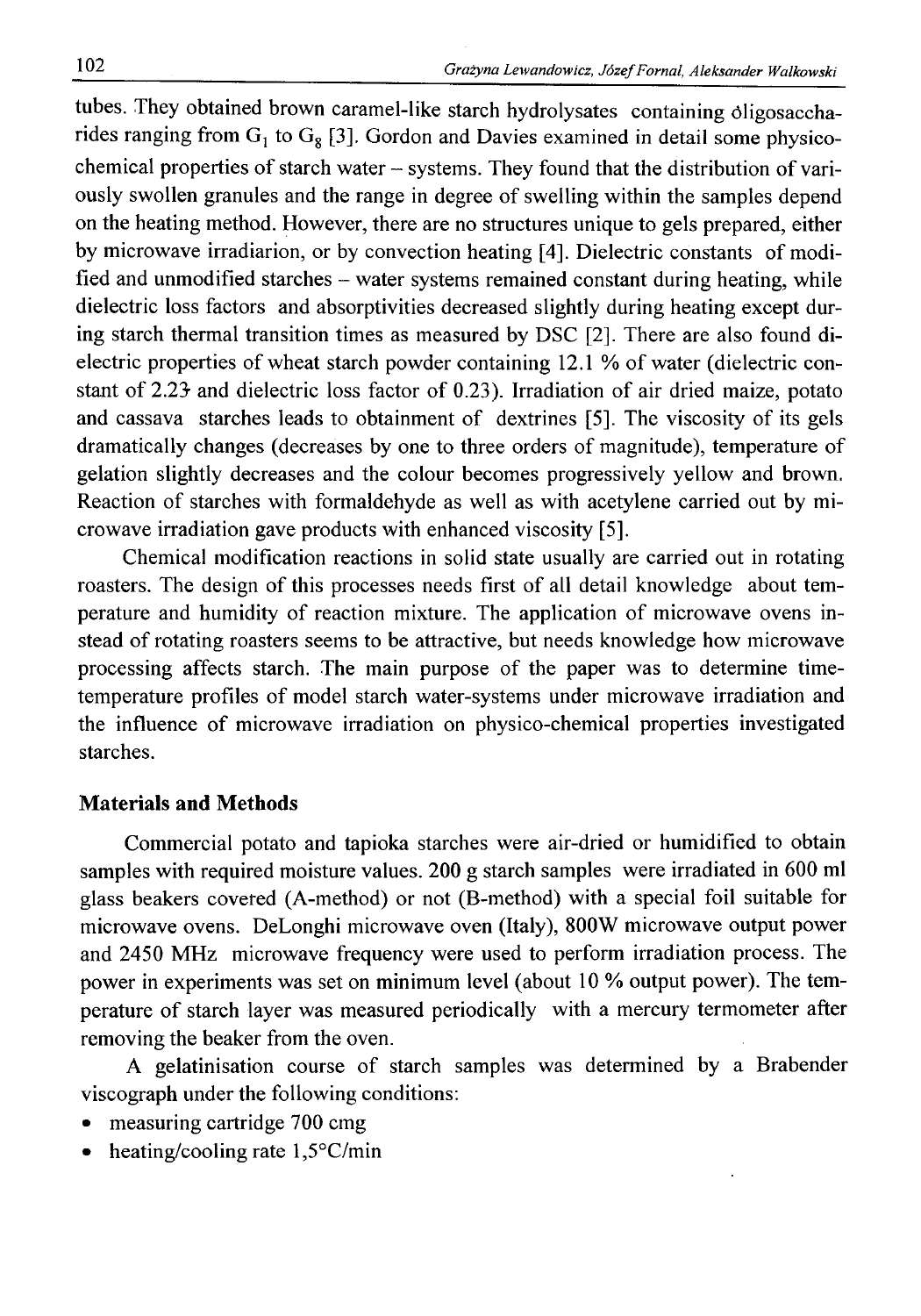#### • thermostating 30 min.

X-ray diffractometry was conducted by a X-ray diffractometer type TUR 62 Carl Zeiss Germany under the following conditions: X-ray tube  $CuK\alpha$  (Ni filter); voltage 30 kV; current 15 mA; scanning from  $\Theta = 2^{\circ}$  to 18°.

Starch samples subjected to examinations in a light microscope were prepared by a smear method. The starch suspensions were heated at temperatures corresponding to initial gelatinization temperature measured by a Brabender method and at 95°C. Drop of the starch paste was smeared on the microscope glass and after cooling smears were coloured by iodine according to Kaczyńska et al., [6] and observed in a Nicon FX light microscope. Starch samples examined in a scanning electron microscope were prepared according to Kaczyńska et al., [6] also Fornal [7] and observed in Jeol JSM 5200 microscope.

#### **Results and Discussion**

On the base of determined time- temperature profiles (pictures not shown) a strong correlation between water content in starch samples and time-temperature profiles character was found. Samples containing small amounts of water show quick and almost linear temperature rise. Higher water content in starch samples causes less vertical slope of the curves. This phenomenon is probably related to high water specific heat value. For starch samples containing over about 20 *%* of water one can observe plateau. Plateau interval length rises when water content in starch samples increases. This observation points to some kind of isothermal transformation which takes place in starch samples. More precise observation of changes between time temperaure profiles (pictures not shown) of samples irradiatied in covered and uncovered beakers shows that plateau interval lengths are higher for irradiated samples covered with foil. This observation points to critical role of water in isothermal transformation course mentioned.

If above hypothesis presented were true, starch samples irradiated with different water content should have different physico-chemical properties. In general a strong relationship between water content in irradiated starch samples and their Brabender curves course (pictures not shown) can be observed. Dry starch samples show high viscosity decrease after microwave irradiation, meanwhile the gelatinization temperature remains constant. Higher water content in starch samples up to 20 % causes less viscosity decrease. Starch samples containing approx. 20 % water show after microwave irradiation almost the same Brabender curves course in comparision to native starch. The situation is quite different for starch humid samples in the range from 20 % to 35 %. Higher water content causes viscosity decrease and the rise of the gelatinisation temperature value. More precise observation of changes between Brabender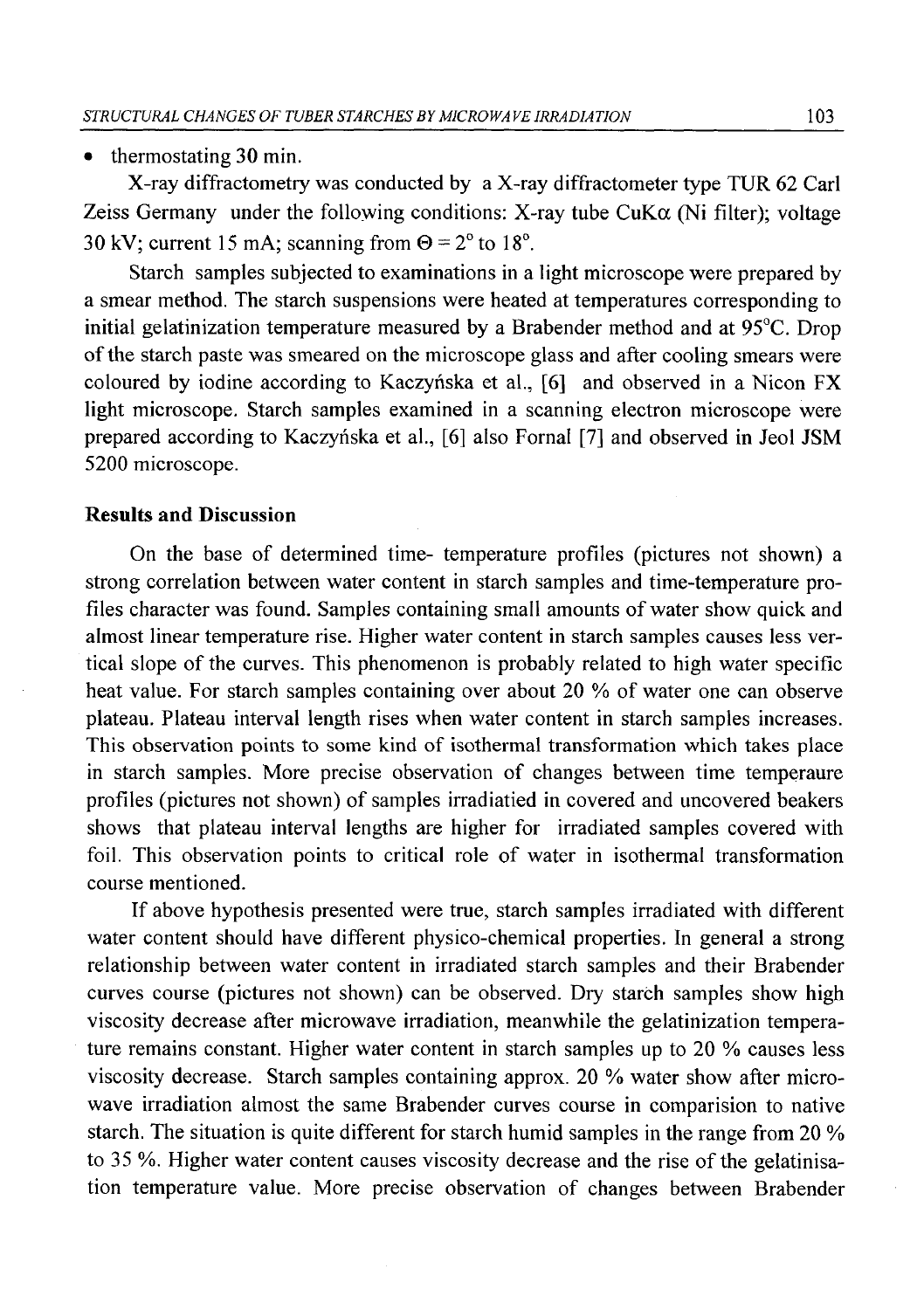curves course (pictures not shown) of samples irradiatied in covered and uncovered beakers shows that gelatinisation temperature rise is higher for irradiated samples covered with foil. This observation points to strict correlation between plateau interval length in time temperature profiles and gelatinisation temperature value of starch samples. That also leads to conclusion that above mentioned isothermal transformation which takes place in microwave irradiated starch samples causes changes in gelatinisation temperature and consequently perhaps in other physico-chemical properties. Intensities of Brabender curves course changes are higher for potato in comparision with tapioka starch. It is presented in the figure 1. The most important conclusion resulting from this figure is change in the Brabender curves character. Native potato starch reveals the course typical for tuber starches meanwhile the irradiated one (humidity of 35 %) is typical for cereal starches.



**Fig. 1. Amylograph pasting curves for 8 % suspensions on native and microwave irradiated starch samples MP, potato starch microwave irradiated at 35% of humidity NP, native potato starch NC, native corn starch NT, native tapioca starch MT, tapioca starch microwave irradiated at 35 % of humidity.**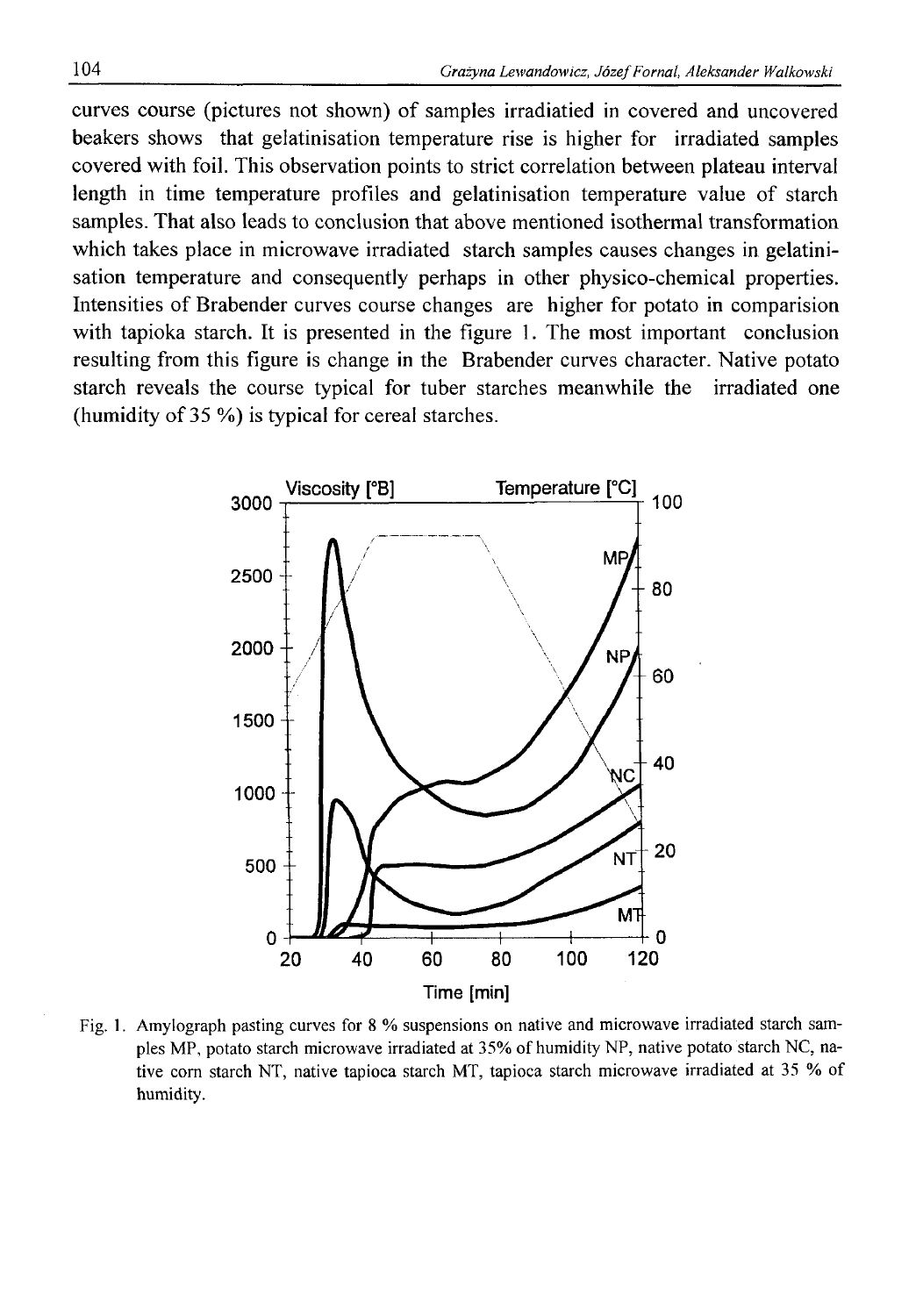

Fig. 2. Scanning Electron Micrograph dry potato starch after microwave irradiation.



**Fig. 3. Scanning Electron Micrograph of potato starch microwave irradiated at 35 % of humidity.**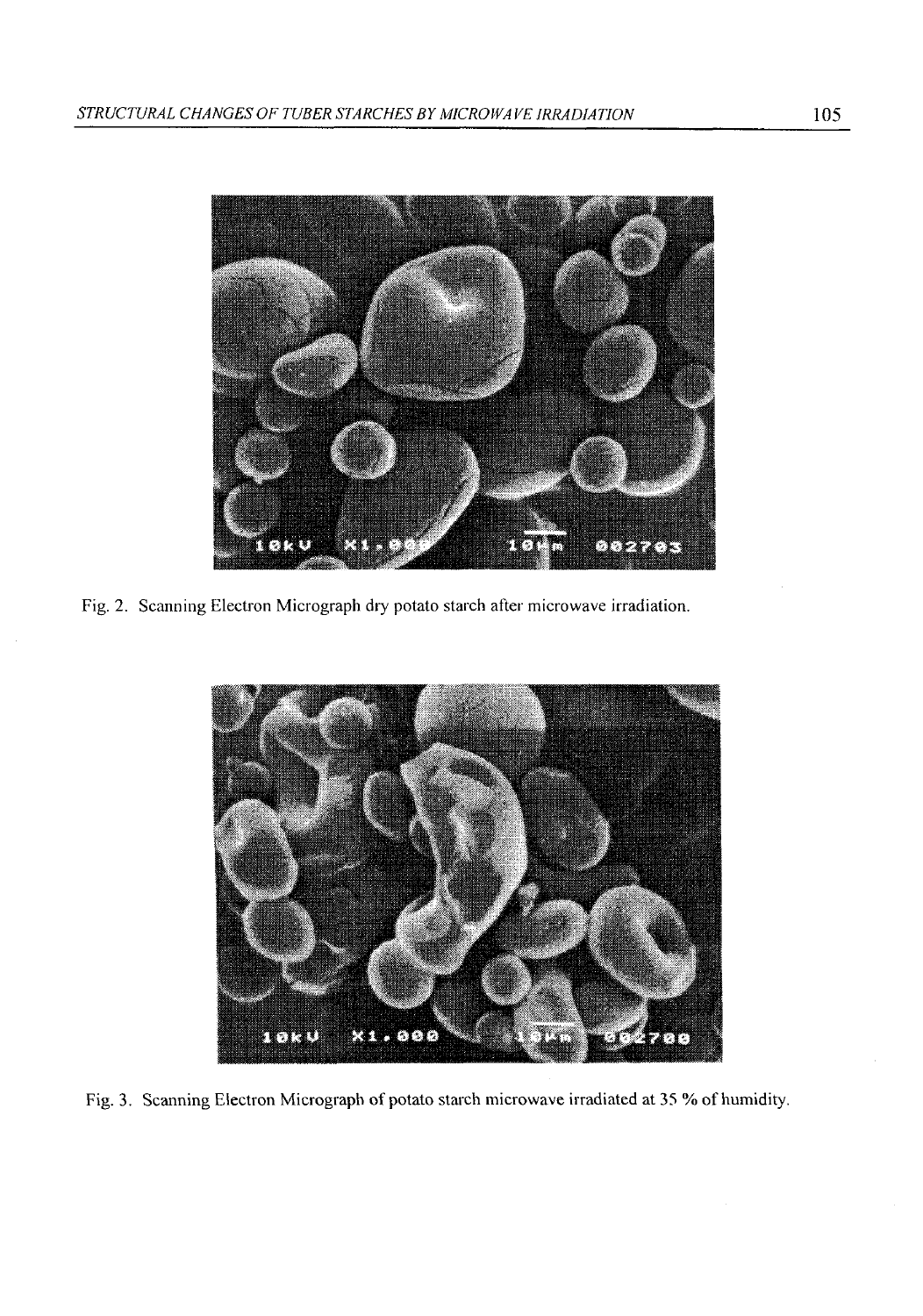

Fig. 4. Scanning Electron Micrograph of dry tapioca starch after microwave irradiation.



**Fig. 5. Scanning Electron Micrograph of tapioca starch microwave irradiated at 35 % o f humidity.**

The light microscopy (photographs not presented) was used to examine other aspects of gelatinisation process. A typical image for initial gelatinisation period i.e. amylose efflux out of the starch granule is presented in the picture of native potato starch at the temperature of 68°C. At the temperature of 95°C native potato starch granules are almost solubled. The situation is different for microwaved starch. At the temperature of 68°C there are not any symptoms of gelatinisation process, when at the temperature of 90°C the image is the same like in the temperature 68°C for native starch. This facts reflect deep changes in the starch granule structure which cause some difficulties in the solubilisation process. In other words starch - starch intermo-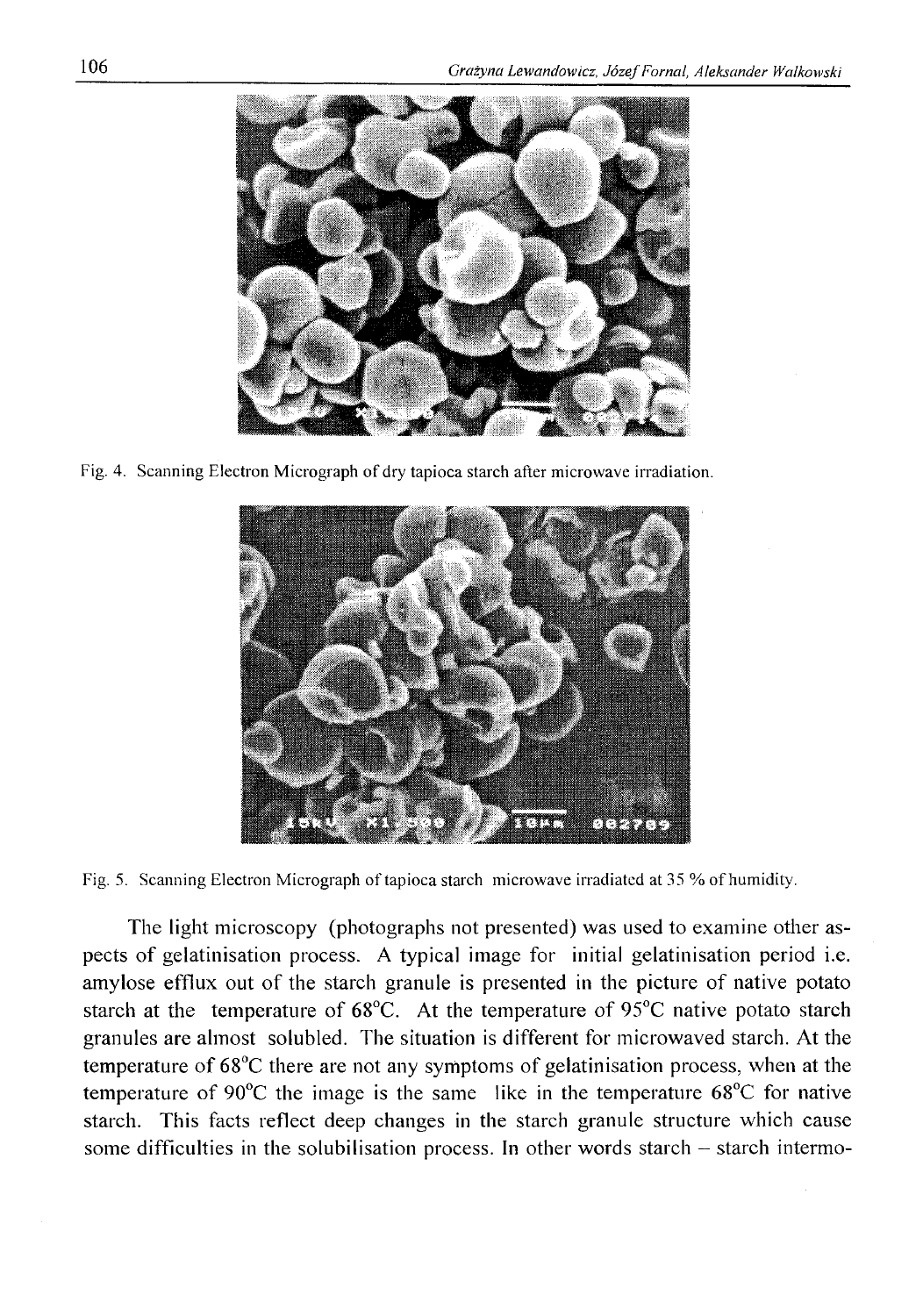



Fig. 6. X-ray diffraction patterns of potato Fig. 7. X-ray diffraction patterns of tapioca starch **crowave irradiated at 35 % of humidity. irradiated at 35 % of humidity.** 

**starch samples N, native starch M, starch mi- samples N, native starch M, starch microwave**

lecular interactions are stronger in microwave modified starch than in the native one. Tapioca starch shows lower structural changes reflected by light microscopy (photographs not shown). At the temperature of 68°C microwave modified tapioca starch shows low but appreciable amylose efflux out of the starch granule. At the temperature of 73°C the image is almost the same like at the temperature 68°C for native starch. Such radical changes in gelatinisation mechanism suggests essential alteration in the starch structure. SEM pictures of microwaved starches are shown in the figures 2-5. Predominant phenomenon in the case of dry starch samples is formation of superfacial cracks, what can be caused also by electrone beam. More interesting in our opinion are starch granules which collapse at the centre. Starch samples irradiated by high humidity show granules deformation first of all as a result of collapse at the centre. The results are similar to obtained by Kawabata et. al. for heat/moisture treated starches [8]. Heat/moisture treatment was described in detail first by Sair and later by Lorenz and Kulp et.al. It causes similar consequences [9-15]. Heat moisture treatment changes the physical properties of starches. The largest change takes place in the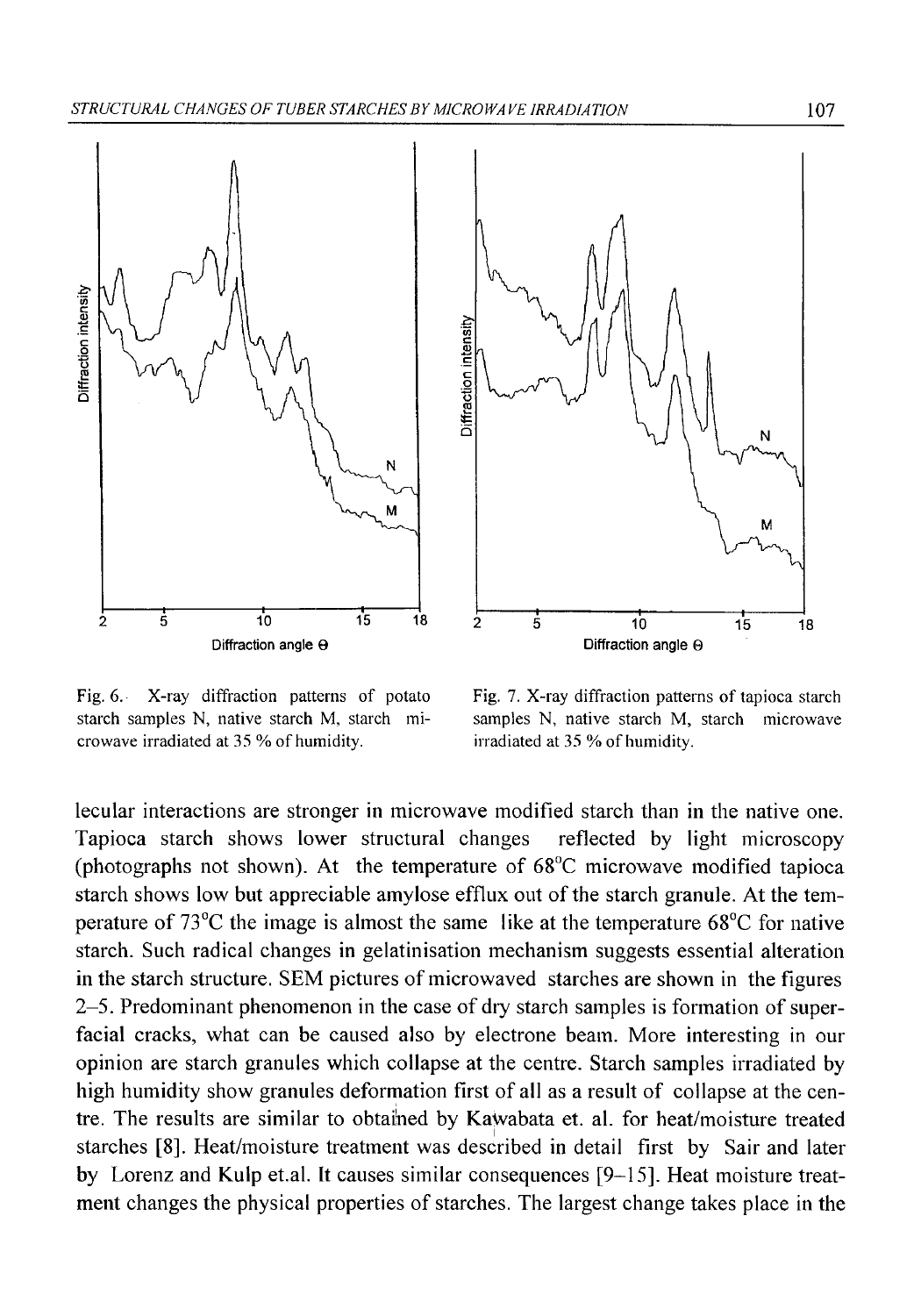root starches. The treatment changes sorption properties with corresponding changes in gelatinisation temperature, transluency, and pasting characteristics; in the case of potato starch, the B X-ray diffraction pattern is changed to the A pattern. Classical heat/moisture treatment is effected by heating in a pressure cooker at 100 *%* relative humidity; i.e. heating at 95<sup>o</sup>C for time periods from 2 to 18 hr., or by heating at temperatures 100-110°C for periods ranging up to 18 hr. In our microwave irradiation experiments the temperature of isothermal transformation is in the range of 80-90°C, and the time ranging up to 2.5 hr., so the conditions were milder. X-ray diffractometry investigations were carried out to check if by microwave irradiation takes place heat/moisture treatment. Figures 6-7 present X-ray diffraction patterns of microwave irradiated wet starch samples. The comparison of X-ray diffraction patterns of native and modified potato starches shows that there are changes from type B to type A. For tapioca starch which exhibits intermediate type of X-ray diffraction pattern, it is difficult to determine exactly it's type after microwave irradiation, but distinct differences between diffraction properties of native and microwaved ones were found.

#### **REFERENCES**

- **[1] Mudgett E.: Food Technology, 40,1986,84-93.**
- **[2] Miller L.A., Gordon J., Davis E.A.: Cereal Chem., 68, 1991, 441-448.**
- **[3] Rashed Khan A., Johnson J.A., Robinson R.J.: Cereal Chem., 56, 1979, 303-304.**
- **[4] Zylema B.J., Grider J.A., Gordon J., Davis E.A.: Cereal Chem., 62, 1985, 447-453.**
- **[5] Muzimbaranda C., Tomasik P.: Starch/Starke, 46, 1994, 469-474.**
- **[6] Kaczyńska B., Autio K., Fornal J.: Food Structure, 12, 1993, 217-224.**
- **[7] Fornal J.: Acta Alim. Polonica, XI, 1985, 141-151.**
- **[8] Kawabata A., Takase N., Miyoshi E., Sawayama S., Kimura T., Saitama., Kudo K.: Starch/Starke, 46, 1994, 463-469.**
- **[9] Sair L.: Cereal Chem., 44, 1967, 8-19.**
- **[10] Kulp K., Lorenz K.: Cereal Chem., 58, 1981, 46-48.**
- **[11] Lorenz K., Kulp K.: Cereal Chem., 58, 1981, 49-52.**
- [12] Lorenz K., Kulp K.: Starch/Stärke, 34, 1982, 50-54.
- **[13] Lorenz K., Kulp K.: Starch/Starke, 34, 1982, 76-81.**
- **[14] Donovan J.W., Lorenz K., Kulp K.: Cereal Chem., 60, 1983, 381-387.**
- **[15] Lorenz K., Kulp K.: Starch/Starke, 35, 1983, 123-129.**